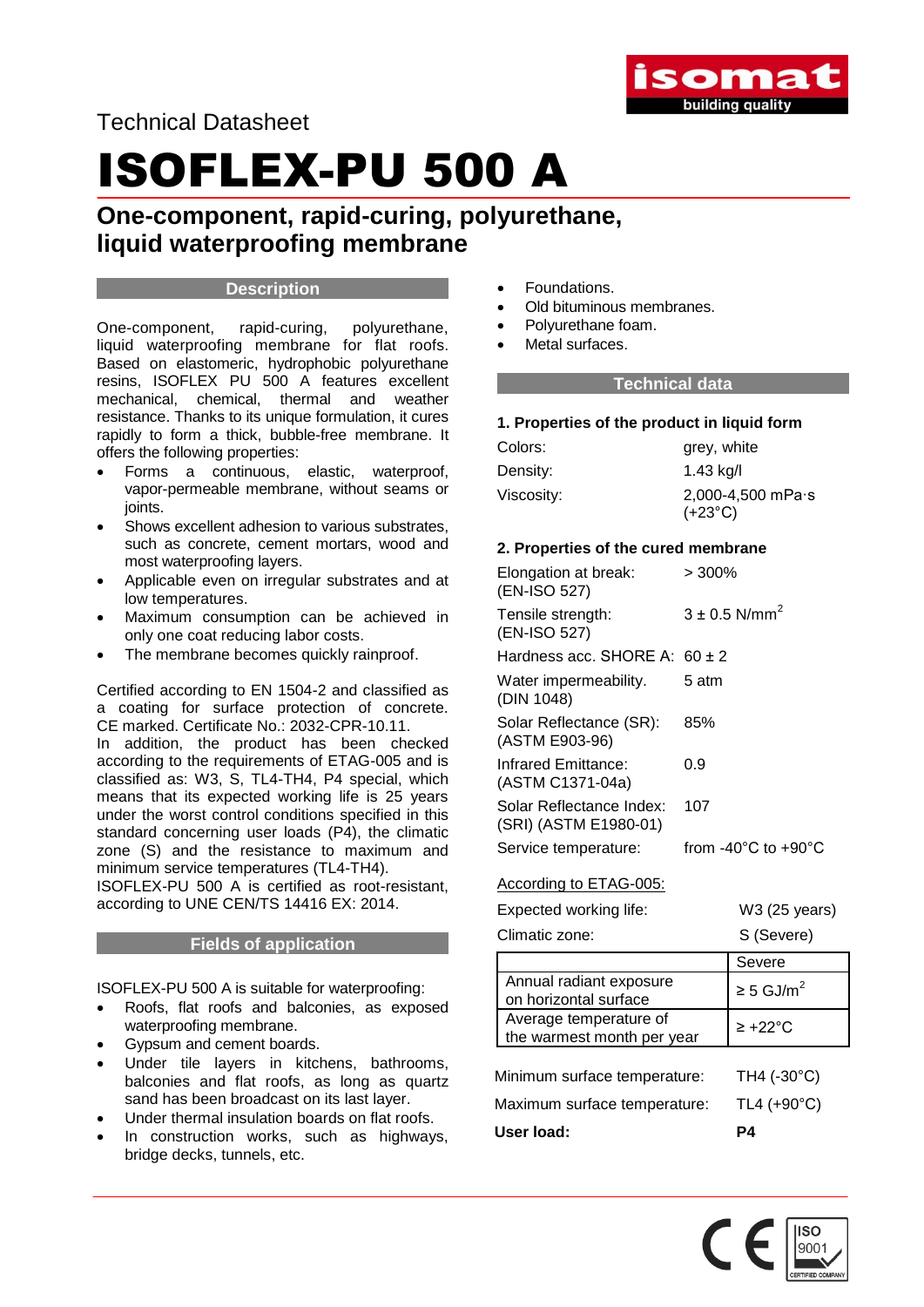

## |뒤디록X시인U 5(0)(0)  $\sqrt{\frac{1}{2}}$

| Category       | User load | <b>Examples of</b><br>accessibility                                                     |
|----------------|-----------|-----------------------------------------------------------------------------------------|
| P <sub>1</sub> | Low       | Non-accessible                                                                          |
| P <sub>2</sub> | Moderate  | Accessible for<br>maintenance of the<br>roofing only                                    |
| P3             | Normal    | Accessible for<br>maintenance of plant<br>and equipment<br>and to pedestrian<br>traffic |
| P4             | Special   | Roof gardens,<br>inverted roofs,<br>green roofs                                         |

## According to EN 1504-2:

| Capillary absorption:<br>(EN 1062-3,<br>requirement<br>of EN 1504-2: $w < 0.1$ )                           | 0.005 kg/m <sup>2</sup> $\cdot$ h <sup>0.5</sup> |
|------------------------------------------------------------------------------------------------------------|--------------------------------------------------|
| Water vapor<br>permeability:<br>(EN ISO 7783-2,<br>permeable, Class I < 5m)                                | Sd = 0.92 m                                      |
| Adhesion<br>(EN 1542, requirement<br>for flexible systems<br>with no traffic:<br>≥ 0.8 N/mm <sup>2</sup> ) | $> 2.0$ N/mm <sup>2</sup>                        |
| Artificial weathering:<br>(EN 1062-11,<br>after 2000h)                                                     | Pass (no blistering,<br>cracking or flaking)     |
| Reaction to fire:<br>(EN 13501-1)                                                                          | Euroclass F                                      |

## **Directions for use**

## **1. Substrate preparation**

In general, the substrate must be dry (moisture content < 4%) and free of grease, loose particles, dust, etc.

## 1.1 Concrete surfaces

Any existing cavities in concrete should be repaired in advance.

Severe cracks in the substrate must be primed locally and after 2-3 hours (depending on the weather conditions) must be sealed with the polyurethane sealants FLEX PU-30 S/50 S.

Concrete and other porous surfaces with moisture content < 4%, should be treated with primer PRIMER-PU 100, with a consumption of approx. 200 g/m<sup>2</sup>.

Surfaces with moisture content > 4% should be primed with PRIMER-PU 140 special two- $\frac{1}{2}$  component polyurethane<sub>2</sub> primer, with a consumption of  $150-250$ g/m<sup>2</sup>.

## 1.2 Smooth – Non-absorbent surfaces

Smooth and non-absorbent surfaces, as well as surfaces with bituminous membranes or other old waterproofing layers, must be primed with the water-based epoxy primer EPOXYPRIMER 500, thinned with water up to 30% by weight. The product is applied by brush or roller in one coat. Consumption:  $150 - 200$ g/m<sup>2</sup>.

Depending on the weather conditions, ISOFLEX-PU 500 A is applied within 24-48 hours from priming, as soon as the moisture content falls below 4%.

## 1.3 Metal surfaces

The metal surfaces should be:

- Dry and stable.
- Free of materials that may hinder adhesion, e.g. dust, loose particles, grease, etc.
- Free of rust or corrosion that may hinder adhesion.

Having been prepared by brushing, rubbing, sandblasting, etc., and then thoroughly cleaned from dust, metal surfaces are primed with the EPOXYCOAT-AC anticorrosive epoxy coating in 1 or 2 layers. EPOXYCOAT-AC is applied by roller, brush or spray. The second layer follows after the first has dried, but within 24 hours. Consumption: 150-200 g/m<sup>2</sup>/layer.

Application of SOFLEX-PU 500 A should follow within the next 24-48 hours.

The technical information and instructions supplied in this datasheet are based on the knowledge and experience of the Department of Research and Development of our company and on results from long-term applications of the product in practice. The recommendations and suggestions referring to the use of the product are provided without guarantee, since site conditions during the applications are beyond the control of our company. Therefore, the user is responsible for confirming that the chosen product is suitable for the envisaged application. The present edition of this technical datasheet automatically cancels any previous one concerning the same product. | Edition: 09.02.2021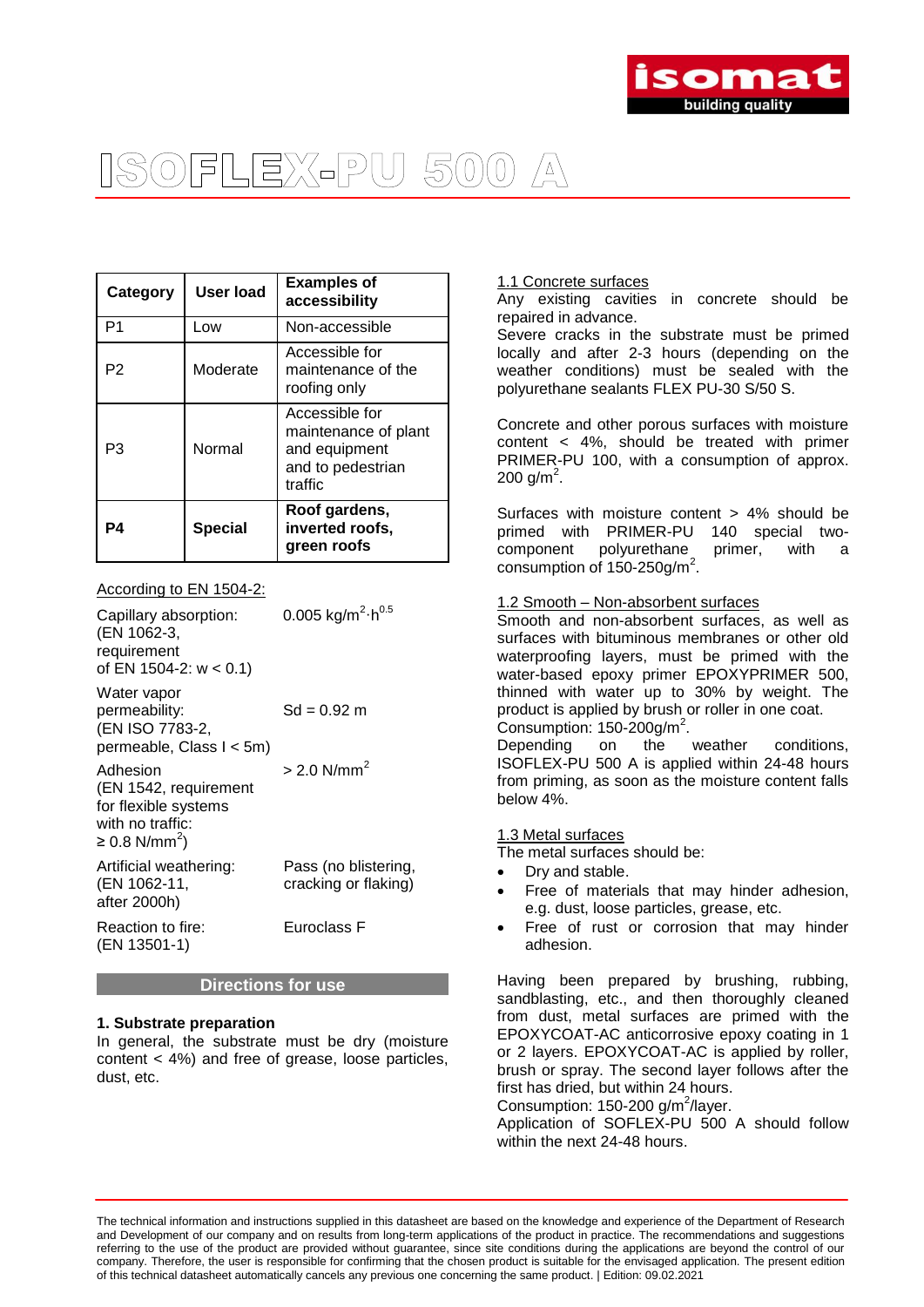

## $\boxed{\triangle}$ SOFLEX-PU 500

## **2. Application – Consumption**

Before application, it is recommended to slightly stir ISOFLEX-PU 500 A, until it becomes homogeneous. Extensive stirring should be avoided though, in order to prevent air entrapment.

## *a) Total waterproofing of the surface without reinforcement*

ISOFLEX-PU 500 A is applied by brush or roller in two layers. The first layer is applied 2-3 hours after priming and while PRIMER-PU 100 is still tacky. The second layer should be applied crosswise after 4-5 hours (at +23°C, 50% RH).

Consumption: approx.  $1.00 - 1.50$ kg/m<sup>2</sup>, depending on the substrate.

## *b) Total waterproofing of the surface with reinforcement*

ISOFLEX-PU 500 A membrane is reinforced with 100 cm wide polyester fleece strips  $(60g/m^2)$  or  $120$ g/m<sup>2</sup>). These placed strips must overlap by 5-10cm. In that case, 2-3 hours after priming, about two thirds of the required quantity is poured onto the floor and as soon as the material is spread, the polyester fleece is placed on it and then is rolled in, in order to help release the entrapped air. Then, the remaining content is poured over the fleece and is spread with a roller.

Consumption:  $> 2.50 \text{kg/m}^2$ , depending on the substrate.

*c) Local waterproofing of cracks with reinforcement* In this case, the primer is applied on the substrate, only along the cracks to a width of 10-12cm. Twothree hours after priming, about two thirds of the required quantity of ISOFLEX-PU 500 A is poured and while this is still fresh, a 10cm wide polyester fleece strip (60g/m<sup>2</sup> or 120g/m<sup>2</sup>) is placed on it and is then rolled in to help release the entrapped air.

Then, the remaining quantity is poured over the fleece and is spread with a roller.

Consumption: > 250g/m of crack length, depending on the substrate.

## *d) Waterproofing under tiles*

After applying the final layer of ISOFLEX-PU 500 A and while this is still fresh, quartz sand (*Ø* 0.3-0.8mm*)* must be broadcast. The quartz sand must be completely dry.

Consumption of quartz sand: approx.  $3kg/m^2$ .

After 24 hours, any loose grains should be removed with a high suction vacuum cleaner.

Tiles should be fixed with a high performance polymer-modified tile adhesive, such as ISOMAT AK-22, ISOMAT AK-25, ISOMAT AK-ELASTIC, ISOMAT AK-MEGARAPID.

Tools should be cleaned with SM-28 special solvent while ISOFLEX-PU 500 A is still fresh.

## **Packaging**

ISOFLEX-PU 500 A is supplied in metal containers of 1kg, 5kg, 12.5kg and 25kg.

## **Shelf life – Storage**

6 months from production date if stored in original, unopened packaging at temperatures between +5°C and +35°C. Protect from direct sunlight and frost.

## **Remarks**

- For spray application and at temperatures of less than 10ºC, it may be diluted, only with the special solvent SM-28, up to 10%.
- ISOFLEX-PU 500 A is not suitable for contact with chemically treated water of pools.
- Temperature during the application and hardening of the product should be between +5ºC and +35ºC.
- Substrate temperature must be at least 3ºC above the dew point, in order to avoid the risk of vapor condensation.
- Unsealed containers must be used at once and cannot be restored.
- ISOFLEX-PU 500 A is intended for professional use only.

## **Volatile Organic Compounds (VOCs)**

According to Directive 2004/42/CE (Annex II, table A), the maximum allowed VOC content for the product subcategory j, type SB is 500g/l (2010) for the ready-to-use product.

The ready-to-use product ISOFLEX-PU 500 A contains a maximum of 500g/l VOC.

The technical information and instructions supplied in this datasheet are based on the knowledge and experience of the Department of Research and Development of our company and on results from long-term applications of the product in practice. The recommendations and suggestions referring to the use of the product are provided without guarantee, since site conditions during the applications are beyond the control of our company. Therefore, the user is responsible for confirming that the chosen product is suitable for the envisaged application. The present edition of this technical datasheet automatically cancels any previous one concerning the same product. | Edition: 09.02.2021